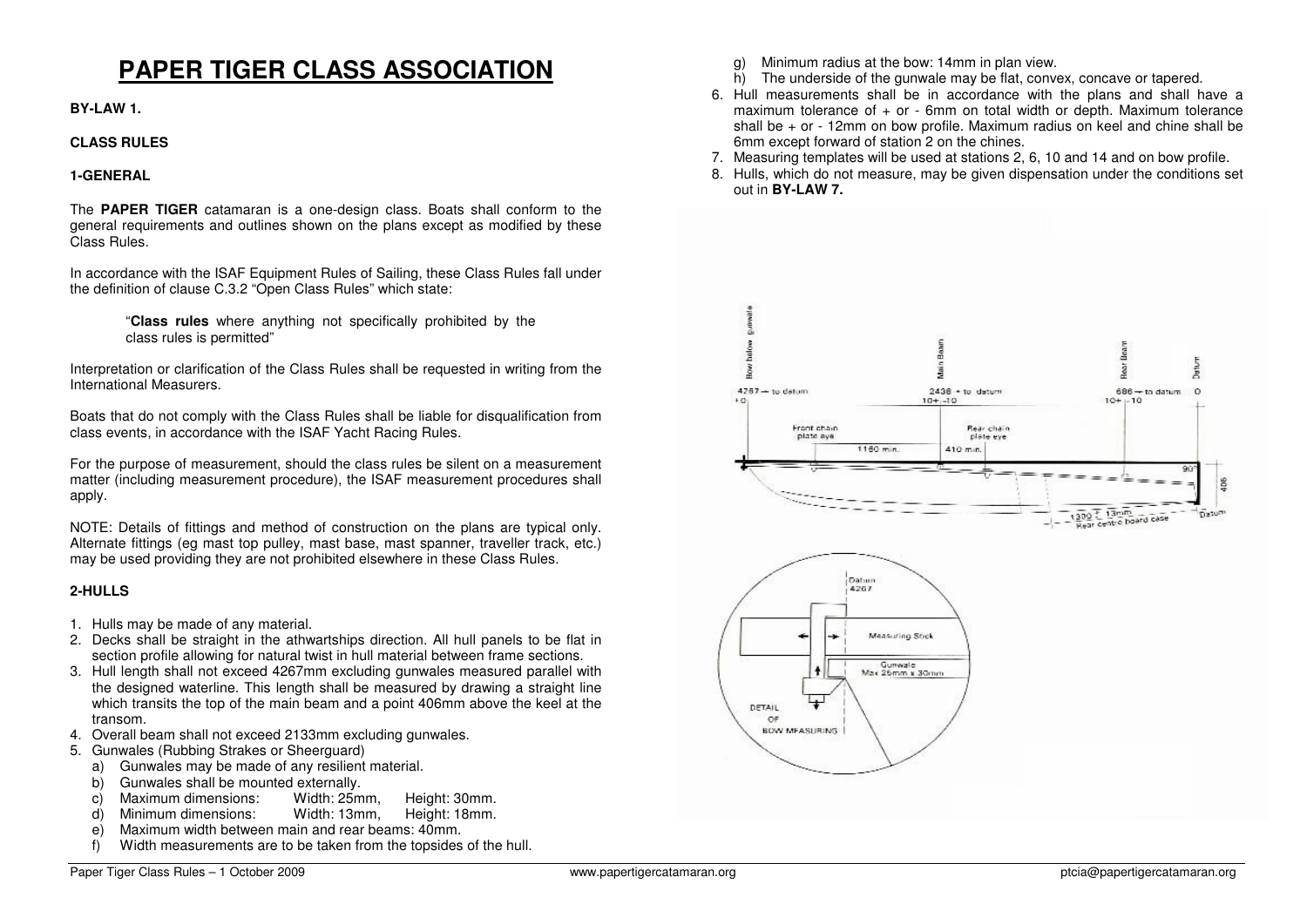## **3-BEAMS AND TRAMPOLINE**

- 1. Main and rear beams to be 50mm x 50mm + or 1.0mm x 3.2mm + or 0.3mm aluminium alloy square tube.
- 2. All beams must be mounted flush on the deck.
- 3. "L" brackets may be used to attach the beams at the inner attachment points of each hull only. Such "L" brackets shall have maximum dimensions of 50mm x 50mm x 50mm, and be constructed of aluminium alloy of a minimum of 4mm and maximum of 6mm in thickness.
- 4. Rear beam to be 686mm and main beam to be 2438mm each + or 12mm to centrelines from transom at keel, measured parallel to waterline at deck level. Beam ends shall be angled at 45 degrees + or - 4 degrees.
- 5. A trampoline support of aluminium section shall be securely fixed along the centreline of the boat.
- 6. Trampoline material and attachment method to be optional.
- 7. Jumper strap shall be made from either stainless steel or aluminium alloy flat section and be within the following size limits.

|                        | <b>Minimum</b>   | <b>Maximum</b>   |
|------------------------|------------------|------------------|
| <b>Stainless steel</b> |                  |                  |
| Width                  | 25mm             | 50 <sub>mm</sub> |
| Thick                  | 3 <sub>mm</sub>  | 4 <sub>mm</sub>  |
| <b>Aluminium alloy</b> |                  |                  |
| Width                  | 30 <sub>mm</sub> | 50 <sub>mm</sub> |
| Thick                  | 4mm              | 6mm              |

In addition to the above, aluminium alloy jumper straps shall have a minimum cross section of 160 square mm.

All sharp edges of jumper strap to be removed or protected (eg with electrical tape).

No part of the jumper strap shall extend beyond the inner gunwale.

- 8. Straight traveller tracks may be used instead of the hawse wire shown on the plans. Traveller length shall not exceed the length of the top surface of the rear beam.
- 9. Use of a single aluminium alloy extrusion that incorporates the rear beam, the traveller track, and a trampoline attachment track is permitted as long as it meets all other associated class rules.

## **4-WEIGHT**

- 1. Minimum hull weight to be 50.0kg with all fixed fittings weighed in dry conditions excluding rudderstocks, mainsheet, but including inspection port covers and fixed compasses. Boats shall be EITHER weighed to one decimal place, OR the weight rounded to one decimal place.
- 2. For the purposes of weighing, each boat shall be freely suspended in a sling from an approved scale or spring balance.
- 3. Weighing of each end separately is not allowed.
- 4. Allowance shall be made for the weight of the slings.
- 5. Any weight required to bring a boat up to the minimum weight shall be fixed inside the ends of the beams as follows:
	- (a) Boats weighing more than 47.5kg one half of weight in each end of main beam.
	- (b) Boats weighing 47.5kg or less one quarter of weight in each end of main and rear beams.

# **5-CHAINPLATES**

- 1. Chainplates must be positioned on the outer side of each hull.
- 2. No hole in the rear chainplate shall be within 410mm of the centreline of the main beam.
- 3. No hole in the front chainplate shall be within 1160mm of the centreline of the main beam.

## **6-CENTRECASES**

- 1. Centrecases: rear of slot to be 1390mm + or 15mm along the keel from outside of transom.
- 2. Maximum dimensions of centrecase slot measured at deck level shall be 25mm x 310mm and at keel level 25mm x 305mm. Recesses for centreboard stops are permitted providing they do not exceed 40mm in depth from deck level.
- 3. Centrecase must not be fitted with any device or means for angling centreboard to port or starboard.

## **7-CENTREBOARDS AND RUDDERS**

- 1. No restriction on centreboards and rudders shall apply other than maximum centrecase dimensions as in rule 6(2) above.
- 2. The centreplane of each hull, its centreboard case and its rudderstocks (in the fore and aft position) shall coincide.
- 3. The maximum athwartships dimension of the rudder or rudderstock shall be 80mm within 100mm of the waterline projected from the transom.
- 4. The maximum distance from the transom to the centreline of the rudder pintle points shall be 70mm.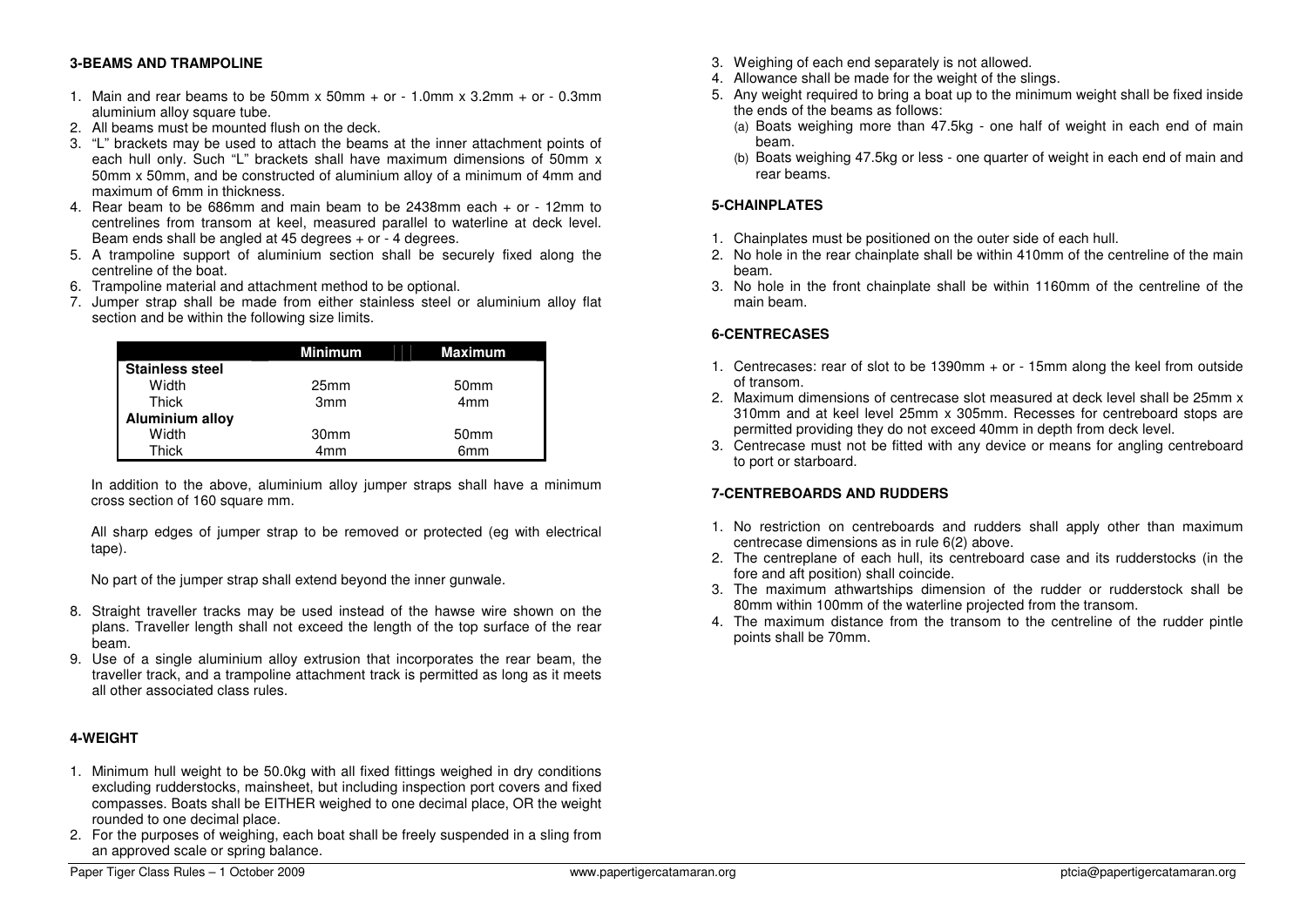#### **8-SPARS**

- 1. Mast and boom shall be of a parallel aluminium alloy extrusion of minimum size 50mm x 64mm, maximum size 62mm x 80mm and minimum weight of 0.95kg/m. Tapering of mast extrusion is prohibited but internal stiffening is allowed.
- 2. Boltrope track must be continuous except for below the gooseneck and for boltrope entries. Separate boltrope tracks shall be considered part of the extrusion for measurement purposes.
- 3. Length of mast with top and bottom fittings not to exceed 6780mm from top of main beam to top of mast fitting.
- 4. Boom shall not exceed 2290mm in length including gooseneck plug.
- 5. Hounds attached to mast at 2590mm and 5180mm + or 40mm measured from top of beam to shackle pin position. Shackle pin position shall be no greater than 25mm from the mast extrusion surface.
- 6. Mast must be sealed.
- 7. Boom block hangers dimensions on plans are advisory only. There is no restriction on exact location, but block locations shall not be alterable while racing.
- 8. Downhaul control fittings shall be mounted on the mast and/or the spanner.
- 9. The boom vang shall be connected to one point only on the boom and shall be attached to a saddle or a spanner, attached at or near the base of the mast. The spanner may be designed to control mast rotation.
- 10. No connection other than those mentioned in 8 and 9 shall be made between the mast and the boom.
- 11. Devices to specifically control mast rotation other than the spanner and vang are prohibited.
- 12. Lever fittings to give greater boom vang purchase are permitted but must comply with items 9, 10 and 11 above.
- 13. Outhaul control fittings shall be located on or within the boom only.
- 14. The tails of control lines may be lead to positions of convenience and the slack taken up as long as the primary control load is taken by fittings positioned in accordance with the relevant class rule.

#### **9-RIGGING**

1. The rigging is to be in accordance with the plans except configuration of the lower forestays is optional. In addition, shackles and adjustable devices may be used to attach the stays/shrouds to the chainplates. Only the lower forestays may be adjusted while racing. Rigging dimensions quoted are advisory.